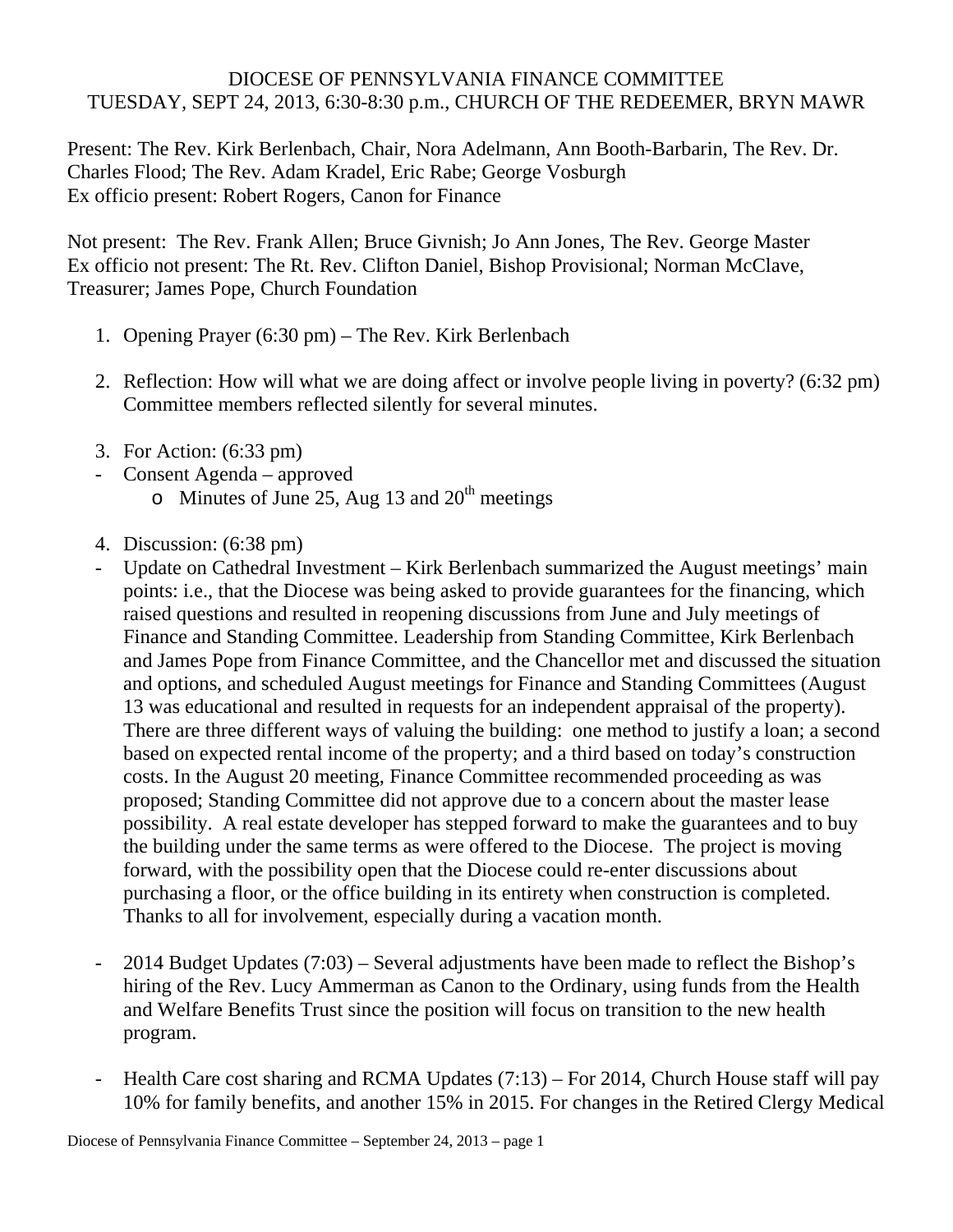Insurance, safety nets are in place (the Widows' Fund, Christmas Fund, and Clergy Financial Assistance Assessment).

- Seating parishes at Convention which are behind on payment (7:23) This subject has come up in governance for several years. Early on the agenda at each convention is a motion to seat the parishes that are out of compliance in their diocesan financial obligations. There are a variety of reasons for the noncompliance - some really cannot afford to pay the assessments; some are traditionally dissident parishes; some withhold part of assessments in protest. With an election for a new bishop coming in approximately two years, there ought to be a discussion about how to individualize the determination of seating or not seating lay delegates at convention. While Finance Committee should begin this discussion because it involves financial compliance, input and involvement of others should be sought in developing guidelines or recommendations (Standing Committee, Diocesan Council, Bishop Provisional, and Canon to the Ordinary). Before Convention, Rob Rogers approaches parishes that have not paid the Episcopate Assessment for two years. Some are viable but having financial challenges. Many are on a payment plan due to cash flow. Bishop Daniel is anxious to impose a standard, but we are in a transition about how we handle this delicately. The Bishop will begin with conversations.
- Elections and succession planning (7:33) Because Kirk Berlenbach is a candidate for Standing Committee, he will not stand for election for Finance Committee. Three clergy and three lay seats are to be elected for Finance Committee.
- 5. Discussion of Written Reports/Updates: (7:43 pm)
	- a. Treasurer Norman McClave, Treasurer no update
	- b. Financial Statements Rob Rogers, Canon for Finance Legal fees are over budget. There will be a Foundation distribution on the  $15<sup>th</sup>$ . The Rev. Lucy Ammerman begins on September 30 as Canon to the Ordinary. According to Canon, letters notifying parishes of assessment amounts and requesting pledges for 2014 will be sent by November 1.
	- c. Standing Committee- The Rev. Frank Allen/Ms Jo Ann Jones no additional updates. The Bishop has asked if the Finance Committee meeting could be moved to October 29 to accommodate his travel and a rearranged meeting that is recognizing service of members who are rotating off Standing Committee. Kirk will poll Finance Committee to see if a quorum is available on October 29.
	- d. Diocesan Council- The Rev. George Master/ Mr. George Vosburgh Kirk presented the draft budget to Council in June, and George Vosburgh and Pat Smith summarized at the next Council meeting. There were few questions.
	- e. Church Foundation- Mr. James Pope no meeting since the last Finance Committee meeting
	- f. Subcommittees:
		- (1) Budget no update
		- (2) Diocesan Audit The actuarial study for the Diocesan Health and Welfare Benefits Trust has not yet been received. The management letter and draft audit have been received. Committee members congratulated Rob Rogers and Earl Irby on the improved audit results.

Diocese of Pennsylvania Finance Committee – September 24, 2013 – page 2